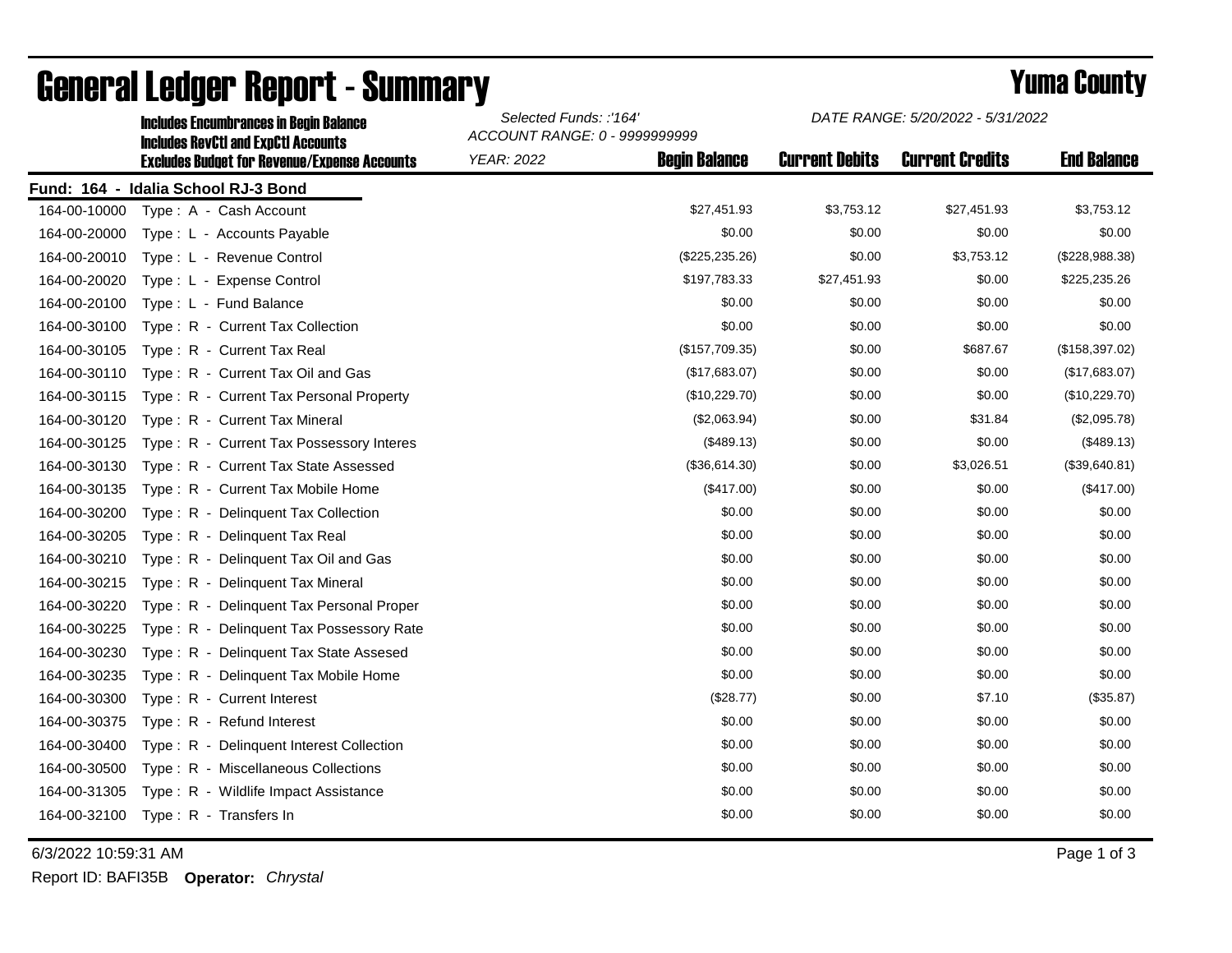|              | <b>Includes Encumbrances in Begin Balance</b><br><b>Includes RevCtI and ExpCtI Accounts</b><br><b>Excludes Budget for Revenue/Expense Accounts</b> |                             |                                     | Selected Funds: :'164'<br>ACCOUNT RANGE: 0 - 9999999999 |                             | DATE RANGE: 5/20/2022 - 5/31/2022 |                                  |                    |
|--------------|----------------------------------------------------------------------------------------------------------------------------------------------------|-----------------------------|-------------------------------------|---------------------------------------------------------|-----------------------------|-----------------------------------|----------------------------------|--------------------|
|              |                                                                                                                                                    |                             | YEAR: 2022                          |                                                         | <b>Begin Balance</b>        | <b>Current Debits</b>             | <b>Current Credits</b>           | <b>End Balance</b> |
|              | Fund: 164 - Idalia School RJ-3 Bond                                                                                                                |                             |                                     |                                                         |                             |                                   |                                  |                    |
| 164-00-33000 | Type: R - Auto Tax B Collection                                                                                                                    |                             |                                     |                                                         | \$0.00                      | \$0.00                            | \$0.00                           | \$0.00             |
| 164-00-33100 | Type: $R -$ Auto Tax A & F Collection                                                                                                              |                             |                                     |                                                         | \$0.00                      | \$0.00                            | \$0.00                           | \$0.00             |
| 164-00-49100 | Type: X - Treasurer Fees                                                                                                                           |                             |                                     |                                                         | \$0.00                      | \$0.00                            | \$0.00                           | \$0.00             |
| 164-00-49500 | Type: X - Checks Written / ACH Transfer                                                                                                            |                             |                                     |                                                         | \$197.783.33                | \$27.451.93                       | \$0.00                           | \$225,235.26       |
|              |                                                                                                                                                    |                             | Fund: 164 - Idalia School RJ-3 Bond | Totals :                                                | (\$27,451.93)               | \$58,656.98                       | \$34.958.17                      | (\$3,753.12)       |
|              |                                                                                                                                                    | <b>Total Fund Revenues:</b> | \$3.753.12                          |                                                         | <b>Total Fund Expenses:</b> | \$27.451.93                       | <b>Net Revenue Over Expense:</b> | (\$23,698.81)      |

## General Ledger Report - Summary **Example 2018** Yuma County